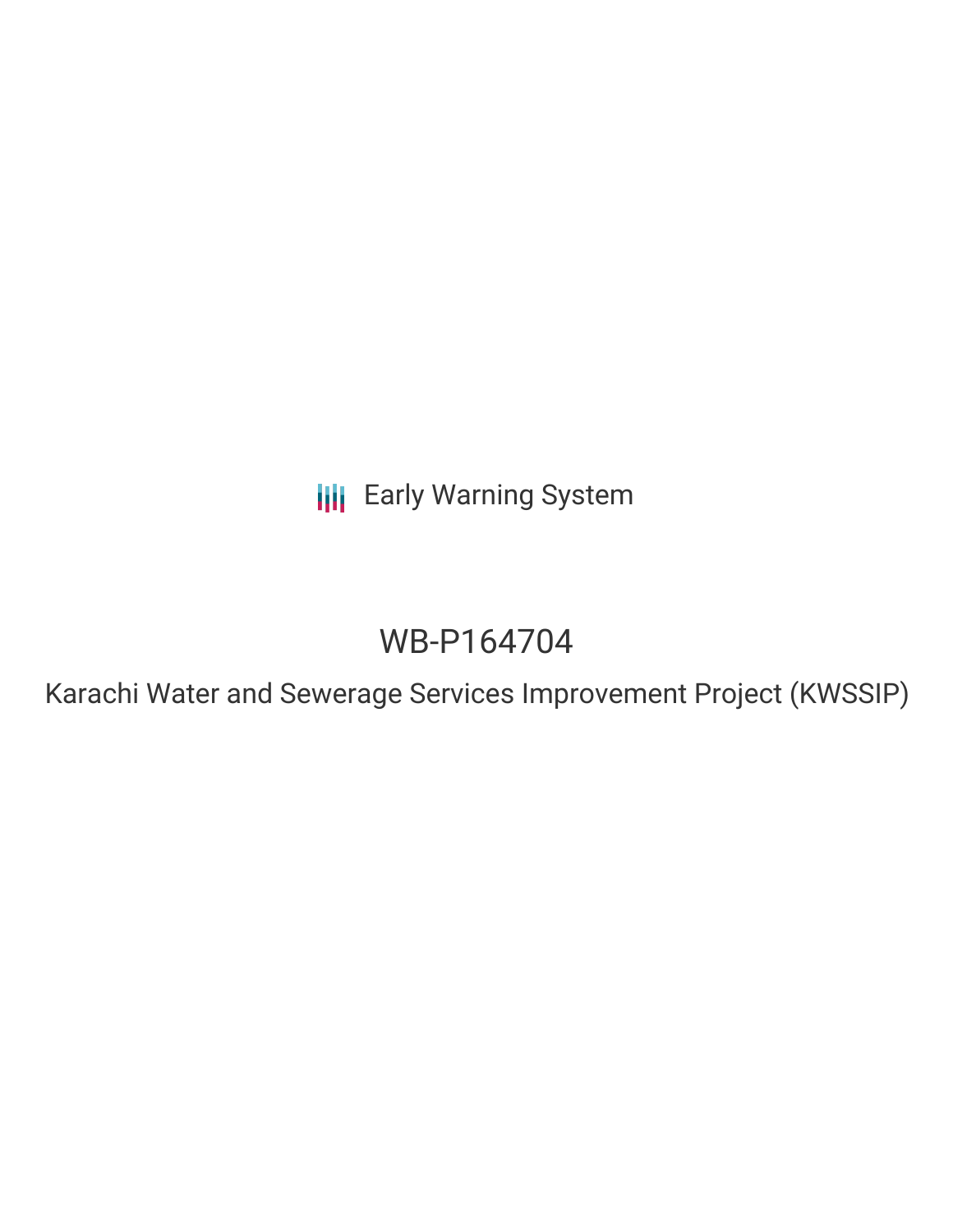

## Early Warning System Karachi Water and Sewerage Services Improvement Project (KWSSIP)

### **Quick Facts**

| <b>Countries</b>               | Pakistan                    |
|--------------------------------|-----------------------------|
| <b>Financial Institutions</b>  | World Bank (WB)             |
| <b>Status</b>                  | Proposed                    |
| <b>Bank Risk Rating</b>        | A                           |
| <b>Sectors</b>                 | <b>Water and Sanitation</b> |
| <b>Investment Amount (USD)</b> | \$160.00 million            |
| <b>Project Cost (USD)</b>      | \$400.00 million            |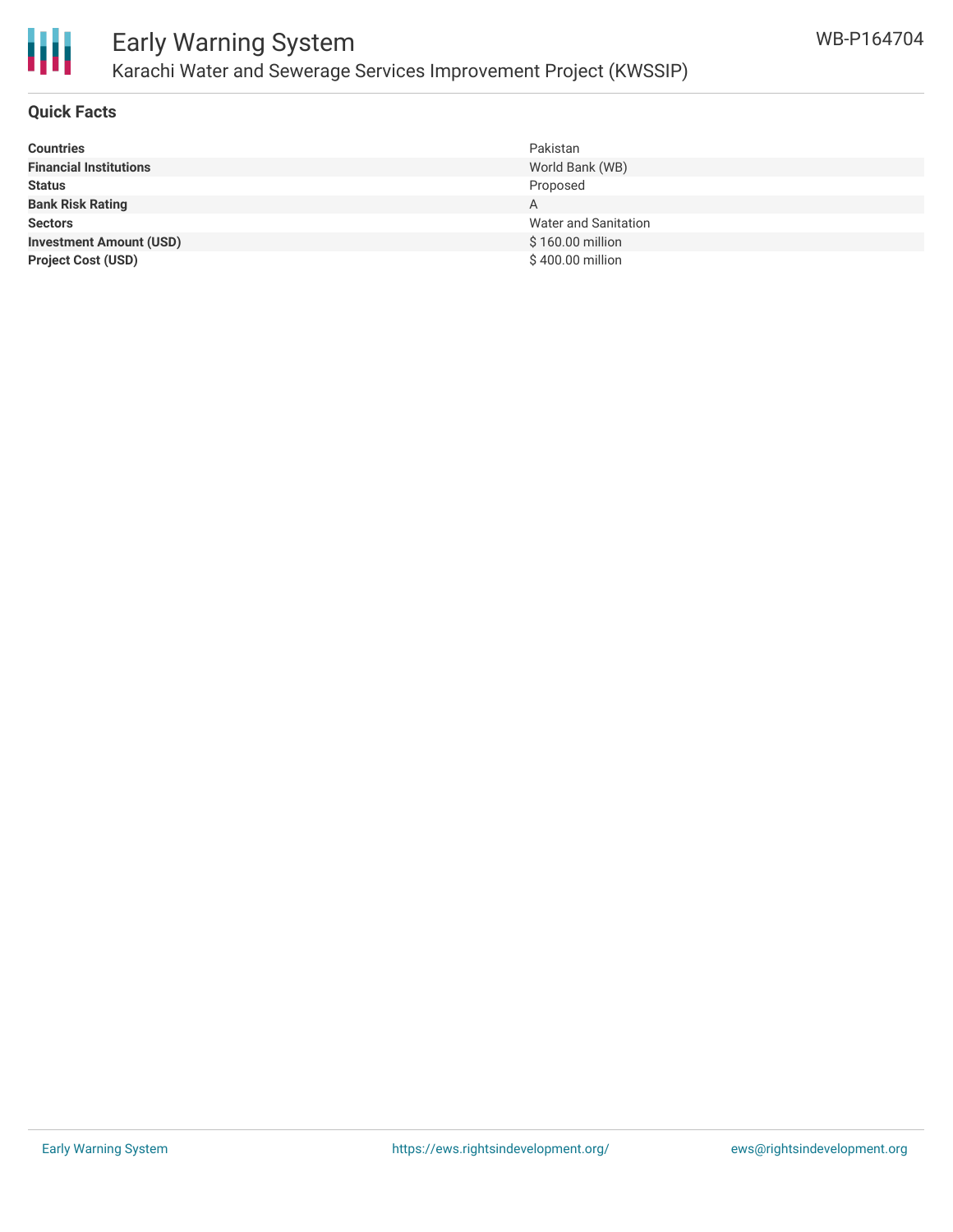

### **Project Description**

No information available at the time of writing.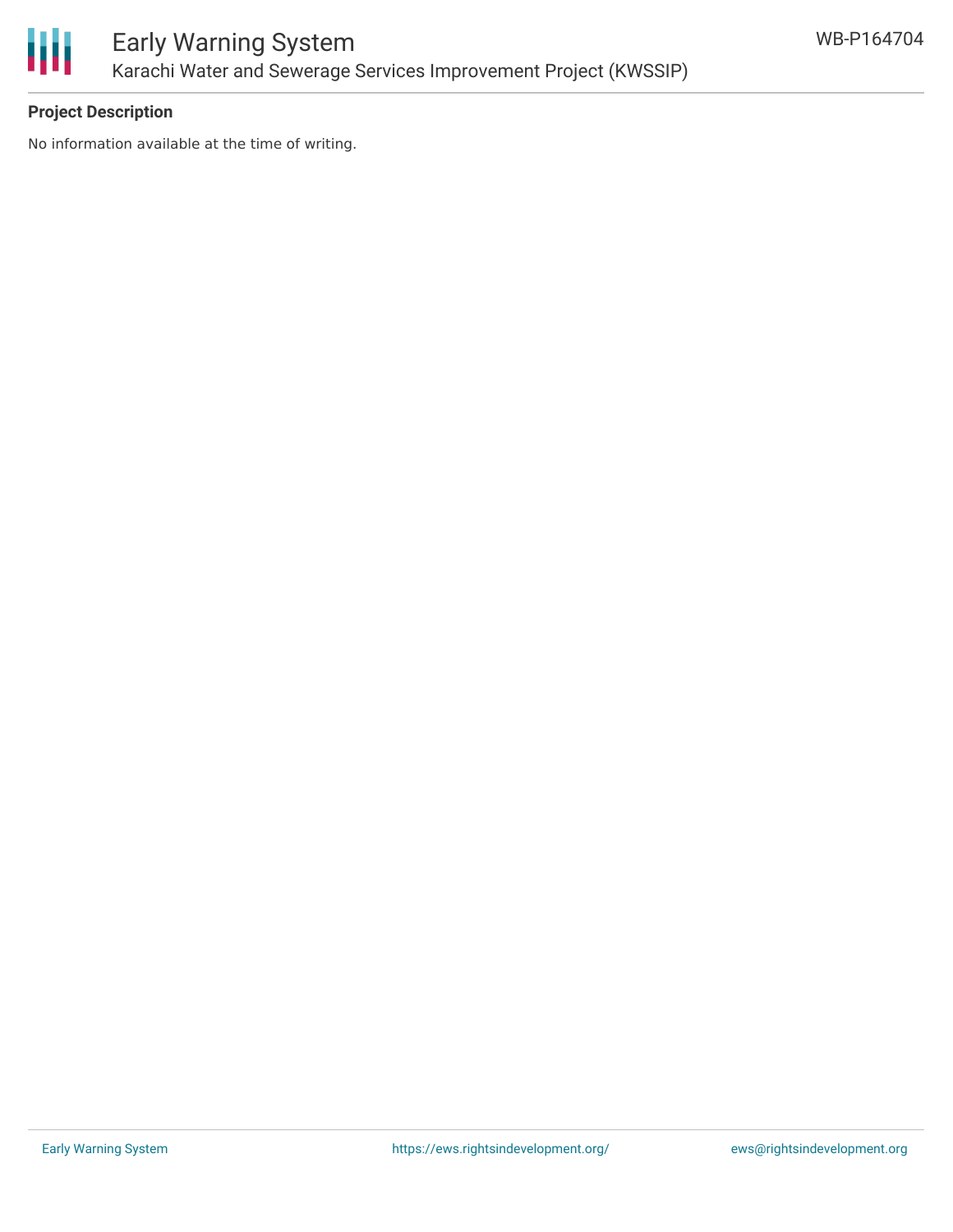

### Early Warning System Karachi Water and Sewerage Services Improvement Project (KWSSIP)

### **Investment Description**

World Bank (WB)